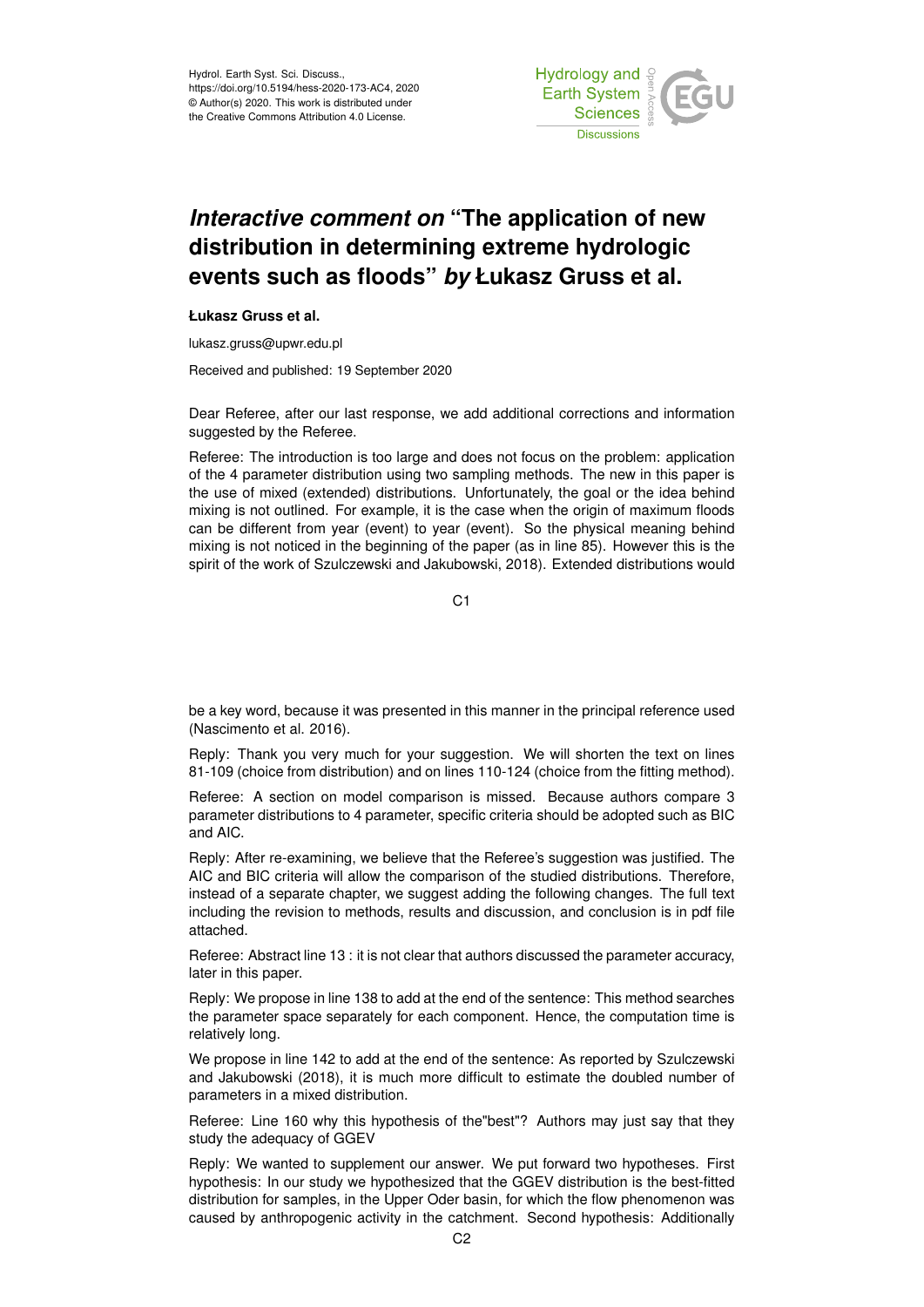the GGEV distribution is the best suited empirical distribution irrespective of sample independence.

Referee: Line 225 GEV and Pareto are linked if one considers the POT model. This should be noticed somewhere because authors selected GEV (exponentiated GEVs) while using POT. In general with POT we use Pareto.

Reply: Thank you very much for this suggestion. We will consider this possibility in the introduction.

We wanted to supplement our answer and propose to add the justification at the end of the sentence on line 74 (is below):

As reported by Bezak et al. (2014) in the POT method the Exponential and generalized Pareto distributions can be used. Instead of these distributions, one can also use the LN distribution (Adamson and Zucchini 1984, Rosbjerg 1987), and the Weibull (Bačová-Mitková and Onderka 2010, Dimitrov 2016,) distribution functions. Also, Wong and Li (2010) use the Weibull and gamma distributions in the POT method. Likewise, Xu et al. (2019) applied 3W and GEV in POT method. The 3W distribution provides a very good estimation of short-term extreme value. They applied two assumptions: the selected peaks are Poisson distributed, and the exceedances should be approximately independent. In their study, the dispersion index is applied to select clusters and check the Poisson character. In turn, Dimitrov (2016) used 3W in the POT method. He points out that in the POT method, all independent response peaks, which exceed a certain high threshold level, are included in the analysis. Addition, make sure that each peak corresponds to an independent event.

References: Dimitrov N.: Comparative analysis of methods for modelling the short-term probability distribution of extreme wind turbine loads J Wind Energy, 10.1002/we.1861, 2015.

Xu S., Ji C.Y., Guedes Soares C.: Estimation of short-term extreme responses of a

C3

semi-submersible moored by two hybrid mooring systems, Ocean Eng, p. 190106388, https://doi.org/10.1016/j.oceaneng.2019.106388, 2019.

Wong T.S.T., Li W.K.: A threshold approach for peaks-over-threshold modeling using maximum product of spacings. Stat Sini 20(3):1257–1272, www.jstor.org/stable/24309490, 2010.

Adamson, P.T. and Zucchini, W., 1984. On the application of a censored log-normal distribution to partial duration series of storms. Water SA, 10 (3), 136–146.

Rosbjerg, D.: On the annual maximum distribution in dependent partial duration series. Stochastic Hydrology and Hydraulics, 1 (1), 3–16. doi:10.1007/BF01543906, 1987.

Referee: Line 259 Gamma is not listed line 246. This sentence should be removed line

Reply: We propose to correct the sentence in line 259: In the Pearson DS package developed by Becker and Klößner (2017), the 3P3 distribution allows negative scale parameters to allow for negative skewness.

Referee: Line 314 A section on model comparison is missed. Because authors compare 3 parameter distributions to 4 parameter, specific criteria should be adopted such as BIC and AIC .

Reply: We propose adding the AIC and BIC criteria to the article, which we have supplemented in response to general comments (in attach).

Referee: Line 318 are they significantly different from zero? If not, it is not a trend

Reply: We agree with the Referee, the sentence is incomplete. We propose to change the sentence from line 318 and add a second one. Based on the test statistics, the BB and O samples show a negative trend, because trend statistic (Z) is negative.

Referee: Line 330 in POME application, to what extend are finding related to the level of the selected threshold? This could be more discussed.